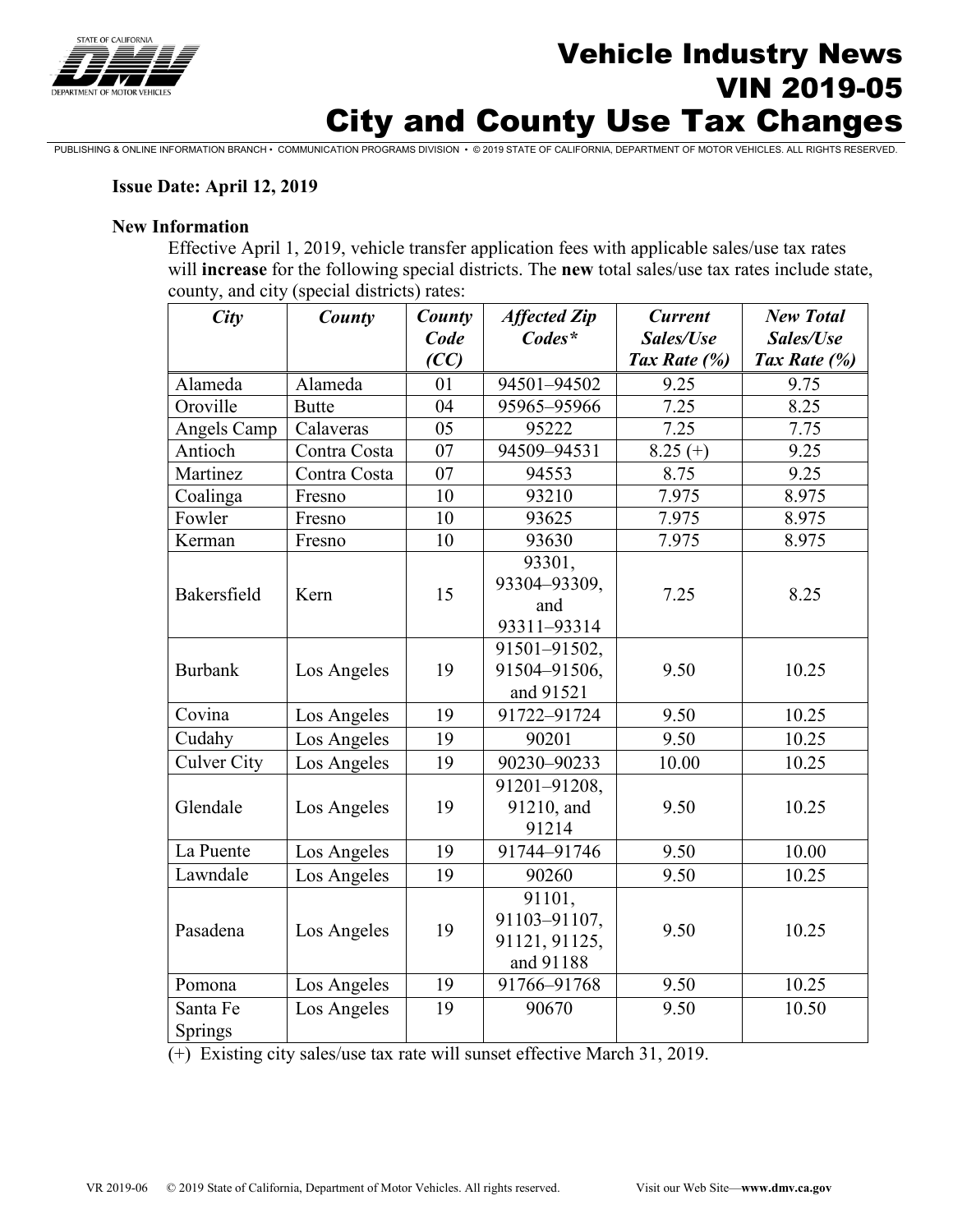# VIN 2019–05 Page 2 of 4

# **New Information,** *continued*

| City            | County         | CC | <b>Affected Zip</b>                                                                                                                                                                                                                                                                          | <b>Current</b> | <b>New Total</b> |
|-----------------|----------------|----|----------------------------------------------------------------------------------------------------------------------------------------------------------------------------------------------------------------------------------------------------------------------------------------------|----------------|------------------|
|                 |                |    | $Codes*$                                                                                                                                                                                                                                                                                     | Sales/Use      | Sales/Use        |
|                 |                |    |                                                                                                                                                                                                                                                                                              | Tax Rate (%)   | Tax Rate $(\%)$  |
| Chowchilla      | Madera         | 20 | 93610                                                                                                                                                                                                                                                                                        | 7.75           | 8.75             |
| Los Banos       | Merced         | 24 | 93635                                                                                                                                                                                                                                                                                        | 8.25           | 8.75             |
| King City       | Monterey       | 27 | 93930                                                                                                                                                                                                                                                                                        | 8.25           | 9.25             |
| Marina          | Monterey       | 27 | 93933                                                                                                                                                                                                                                                                                        | 8.75           | 10.25            |
| Garden<br>Grove | Orange         | 30 | 92840-92841,<br>92843-92845                                                                                                                                                                                                                                                                  | 7.75           | 8.75             |
| Placentia       | Orange         | 30 | 92870                                                                                                                                                                                                                                                                                        | 7.75           | 8.75             |
| Santa Ana       | Orange         | 30 | 92701,<br>92703-92707,<br>and 92799                                                                                                                                                                                                                                                          | 7.75           | 9.25             |
| Seal Beach      | Orange         | 30 | 90740                                                                                                                                                                                                                                                                                        | 7.75           | 8.75             |
| Roseville       | Placer         | 31 | 95661, 95678,<br>and 95747                                                                                                                                                                                                                                                                   | 7.25           | 7.75             |
| Murrieta        | Riverside      | 33 | 92562-92563                                                                                                                                                                                                                                                                                  | 7.75           | 8.75             |
| Norco           | Riverside      | 33 | 92860                                                                                                                                                                                                                                                                                        | 7.75           | 8.75             |
| Wildomar        | Riverside      | 33 | 92595                                                                                                                                                                                                                                                                                        | 7.75           | 8.75             |
| Sacramento      | Sacramento     | 34 | 94203-94209,<br>94211,<br>94229-94230,<br>94232,<br>94234-94237,<br>94239-94240,<br>94261-94263,<br>94267-94269,<br>94271,<br>94273-94274,<br>94277-94280,<br>94282-94284,<br>94286,<br>95811-95834,<br>95842-95843,<br>95851-95853,<br>95860,<br>95864-95867,<br>95887, 95894,<br>and 95899 | $7.75(+)$      | 8.75             |
| <b>Barstow</b>  | San Bernardino | 36 | 92311                                                                                                                                                                                                                                                                                        | 7.75           | 8.75             |
| Oceanside       | San Diego      | 37 | 92054 and<br>92056-92058                                                                                                                                                                                                                                                                     | 7.75           | 8.25             |
| Lodi            | San Joaquin    | 39 | 95240 and<br>95242                                                                                                                                                                                                                                                                           | 7.75           | 8.25             |

(+) Existing city sales/use tax rate will sunset effective March 31, 2019.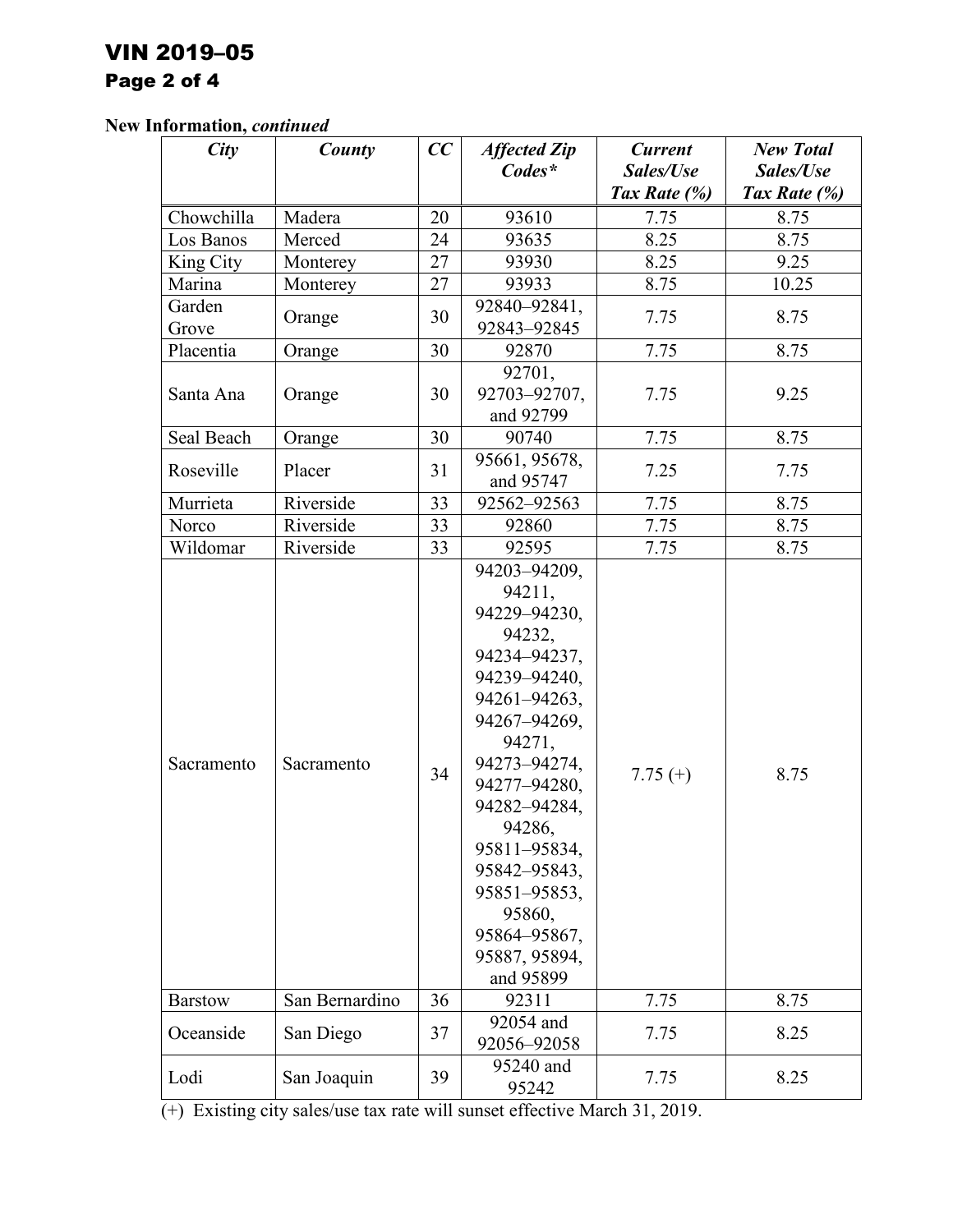# VIN 2019–05

# Page 3 of 4

| City               | County        | CC | <b>Affected Zip</b><br>$Codes^*$ | <b>Current</b><br>Sales/Use | <b>New Total</b><br>Sales/Use |
|--------------------|---------------|----|----------------------------------|-----------------------------|-------------------------------|
|                    |               |    |                                  | Tax Rate $(\%)$             | Tax Rate (%)                  |
| Redwood City       | San Mateo     | 41 | 94061-94063,<br>and 94065        | 8.75                        | 9.25                          |
| Carpinteria        | Santa Barbara | 42 | 93013-93014                      | 7.75                        | 9.00                          |
| Santa Maria        | Santa Barbara | 42 | 93454-93458                      | 8.00                        | 9.00                          |
| Los Gatos          | Santa Clara   | 43 | 95030-95032                      | 9.00                        | 9.125                         |
| Santa Rosa         | Sonoma        | 49 | 95401-95407,<br>and 95409        | 8.625                       | 8.875                         |
| Porterville        | Tulare        | 54 | 93257                            | 8.25                        | 9.25                          |
| Port Hueneme       | Ventura       | 56 | 93041-93043                      | 7.75                        | 8.75                          |
| West<br>Sacramento | Yolo          | 57 | 95605 and<br>95691               | 8.00                        | 8.25                          |

**New Information,** *continued*

\*Certain zip codes may represent areas that have different tax rates based on city and county boundaries. To identify the correct tax rate, visit the California Department of Tax and Fee Administration (CDTFA) website at **[cdtfa.ca.gov](http://www.cdtfa.ca.gov/)**, look under *Current Tax Rates*, and click *Find a Sales and Use Tax Rate by Address*.

Effective April 1, 2019, vehicle transfer application fees with applicable sales/use tax rates will **increase** for the following counties:

| County     | cc | <b>Affected Zip</b><br>Codes | <b>Current Sales/Use Tax</b><br>Rate $(\%)$ | <b>New Total Sales/Use</b><br>Tax Rate $(\%)$ |
|------------|----|------------------------------|---------------------------------------------|-----------------------------------------------|
| San Benito | 35 | Countywide                   | 7.25                                        | 8.25                                          |
| Santa Cruz | 44 | Countywide                   | 8.50                                        | 9.00                                          |
| Sonoma     | 49 | Countywide                   | 8.125                                       | 8.250                                         |

Existing sales/use tax rates in the following county and city were scheduled to sunset in March 31, 2019. However, they have been extended until further notice:

| City         | County       | CC | <b>Existing Tax Rate</b>     | <b>Total Rate</b> |
|--------------|--------------|----|------------------------------|-------------------|
|              |              |    | <b>Increase Extended (%)</b> | Remains $(\%)$    |
| Albany       | Alameda      | 01 | 0.50                         | 9.75              |
| Paradise     | <b>Butte</b> | 04 | 0.50                         | 7.75              |
| Rio Dell     | Humboldt     | 12 | 1.00                         | 8.75              |
| San Fernando | Los Angeles  | 19 | 0.50                         | 10.00             |
| Monterey     | Monterey     | 27 | 1.00                         | 8.75              |
| Sebastopol   | Sonoma       | 49 | 0.50                         | 8.875             |
| Red Bluff    | Tehama       | 52 | 0.25                         | 7.50              |
| Countywide   | Humboldt     | 12 | 0.50                         | 7.75              |
| Countywide   | Marin        | 21 | 0.50                         | 8.25              |
| Countywide   | Santa Clara  | 43 | 0.125                        | 9.00              |